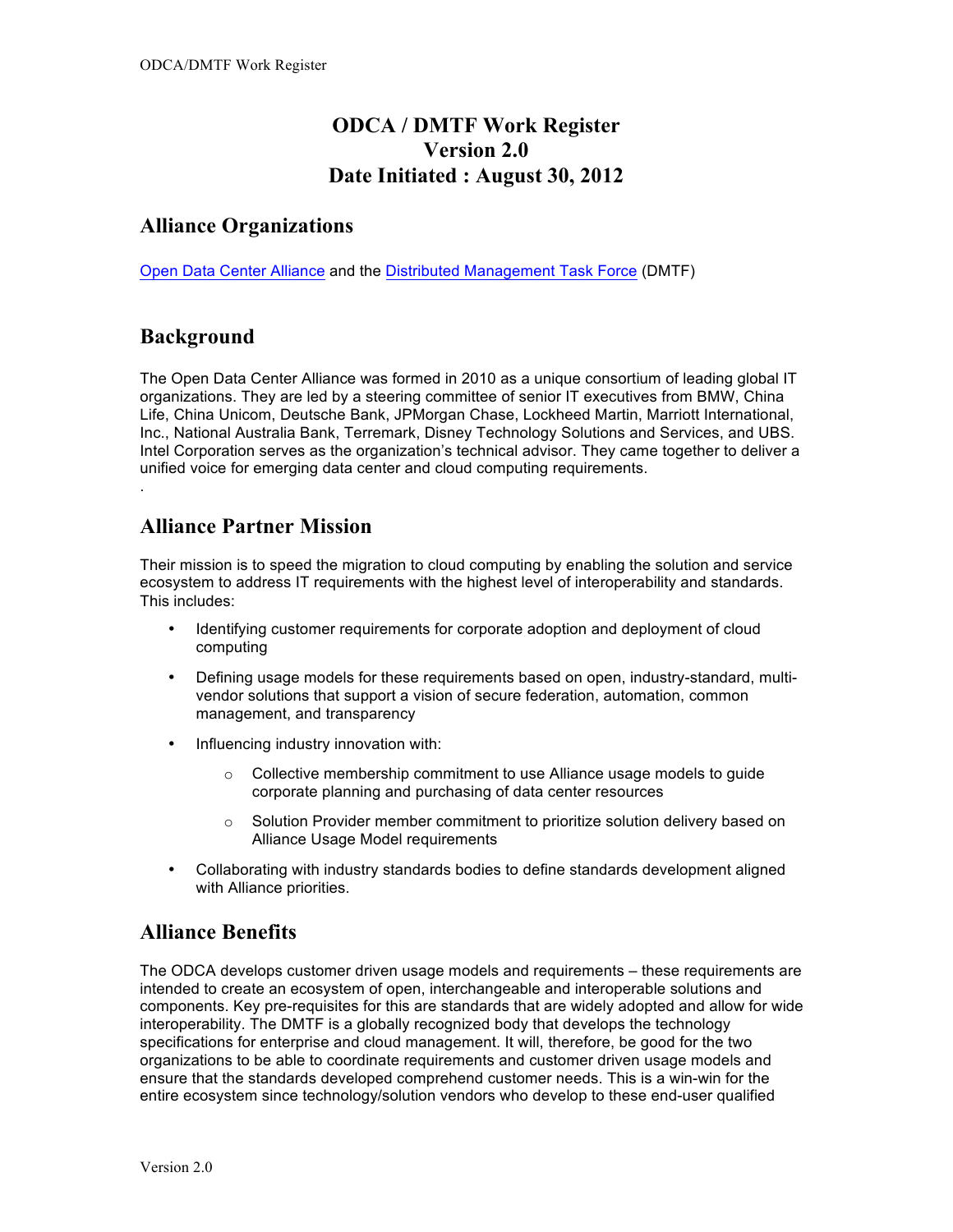standards know that there is a ready market of customers and the customers then have a range of solutions to choose in order to meet performance and cost efficiency.

# **Standards Development**

The DMTF and ODCA seek to collaborate on requirements and the development of key standards to the interoperable management of IT enterprise and of cloud environments. Both organizations currently plan to adopt appropriate existing standards and assist and support recognized bodies developing new standards relevant to cloud computing. Therefore an alliance between our organizations would help ensure alignment in the industry.

# **Milestones / Dates**

| <b>Work Items, Deliverables and Milestones</b>                                                                                | <b>Timeline/Linkages</b> |
|-------------------------------------------------------------------------------------------------------------------------------|--------------------------|
| I. Review of Open Data Center Alliance Work by the DMTF:                                                                      |                          |
| 1. The ODCA will invite the DMTF to review usage and requirement                                                              |                          |
| document in progress - post 60% completion and ODCA internal<br>review. The DMTF will provide guidance on level of actionable | Cycle 2 Usages: Q312     |
| detail, completeness of requirements and clarity of<br>requirements. In addition, the DMTF will educate the ODCA on           | <b>ODCA's claaS MUM</b>  |
| standards (relevant to the requirements) that have been                                                                       |                          |
| developed or are in development                                                                                               |                          |
| II. Close collaboration on ODCA Licensing Usage Model and DMTF                                                                |                          |
| Software License Management Standards (this is a new workgroup being<br>formed Q312)                                          | TBD in Q412              |
| 1. ODCA define requirements and review standards work products                                                                | <b>DMTF's Software</b>   |
| Joint definition sessions with appropriate WGs or designated<br>2.<br>teams                                                   | License WG and           |
| 3. ODCA to provide input to requirements into proposed Software                                                               | <b>ODCA Licensing UM</b> |
| License Management Work Group Priorities and deliverables                                                                     |                          |
| III. Collaboration on extension to OVF 2.0 currently published as a                                                           | early Q412               |
| Work-in-Progress to support "VM interoperability" usage model                                                                 |                          |
| requirements                                                                                                                  | DMTF's OVF 2.0 and       |
|                                                                                                                               | <b>ODCA's Long Range</b> |
|                                                                                                                               | Migration                |
| <b>Collaboration on Cloud Management Standards:</b><br>IV.                                                                    | Q412                     |
| ODCA to review and provide input to DMTF Cloud Infrastructure<br>1.                                                           |                          |
| Management Interface specifications currently published as                                                                    | <b>DMTF Cloud</b>        |
| Work-in-Progress for version post 1.0                                                                                         | Infrastructure           |
|                                                                                                                               | Mgmnt and ODCA           |
|                                                                                                                               | claaS                    |

The ODCA will review and provide feedback to DMTF WIP documents via the DMTF feedback portal process. The DMTF will review and provide feedback to ODCA WIP documents as per the Proprietary Notice that appears in ODCA documents.